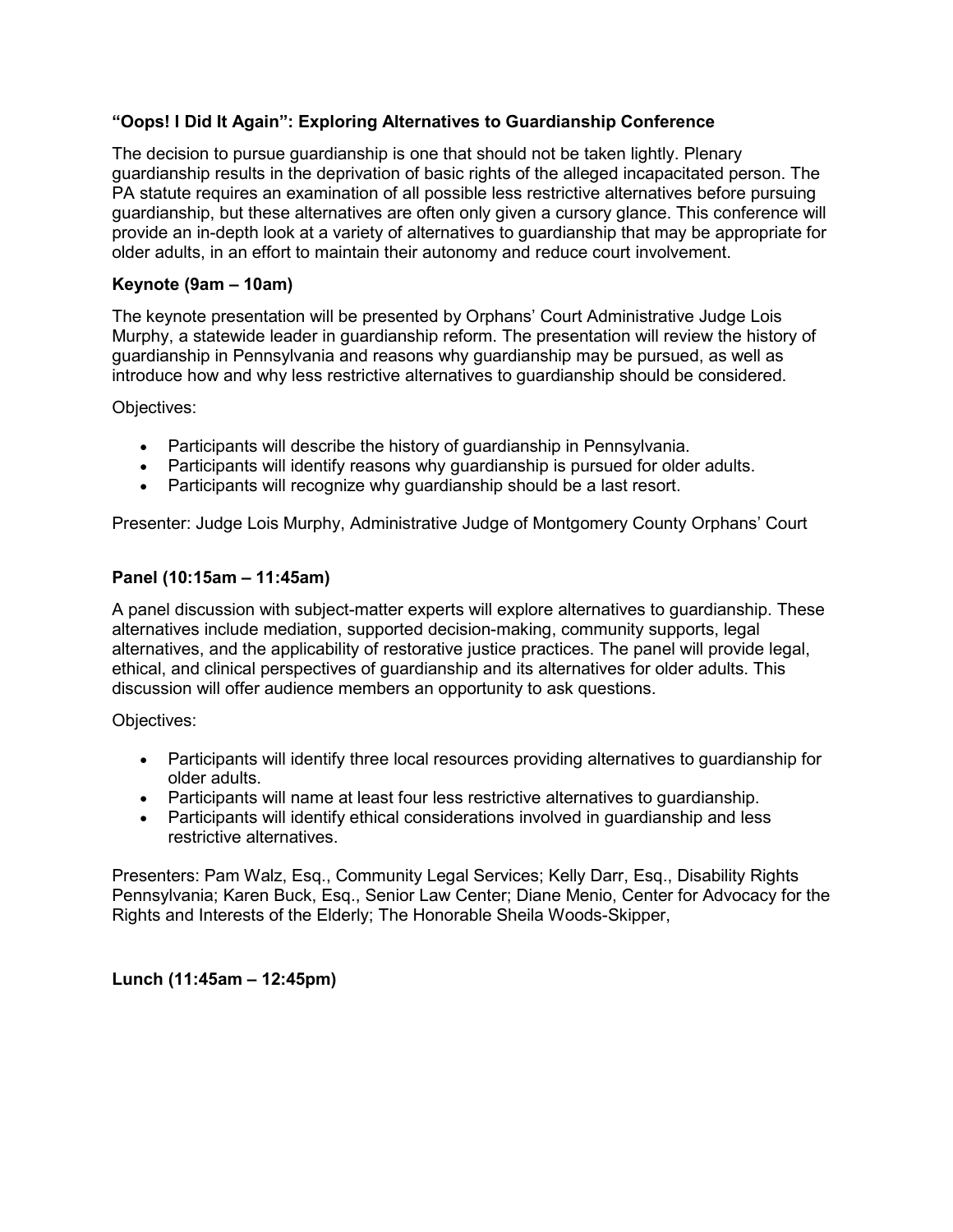# **Workshop Session 1 (12:45pm – 2pm) (Choice between 2 workshops)**

## **Mediation**

Mediation is frequently used in family court proceedings to attempt to resolve issues prior to a hearing, often with great success. Mediation allows all parties to feel heard and understood, and utilizes a neutral party to assist in finding compromise solutions. The use of mediation in elder care is on the rise, and has allowed a reduction in guardianships when family members can come together to discuss their concerns. In this session, presenters will provide an overview of elder mediation as an alternative to guardianship and explore the benefits and risks of utilizing mediation. Presenters will also examine ethical considerations with mediation, the status of the use of mediation in Pennsylvania, and its use in surrounding jurisdictions.

Objectives:

- Participants will define elder mediation.
- Participants will recognize three benefits of using mediation in possible guardianship cases.
- Participants will become aware of the current status of mediation usage in Pennsylvania and surrounding jurisdictions.
- Participants will identify ethical considerations in utilizing mediation as an alternative to guardianship.

Presenters: Sharon Eckstein, Esq., Eckstein Conflict Resolution Services; Winnie Backlund, Esq., Institute for the Study of Conflict Resolution

# **Supported Decision-Making & Community Supports**

Supported Decision-Making places the individual at the center of the decision-making process, and allows them to identify trusted supports to assist with understanding, making, and communicating decisions. This session will explore supported decision-making and more informal community supports as alternatives to guardianship that maximize the autonomy of the individual. Presenters will discuss abuse and exploitation in the context of supported decisionmaking and explore working with older persons who lack potential supporters. Additionally, presenters will examine the status of the use of supported decision-making in Pennsylvania and its more defined use in other jurisdictions.

Objectives:

- Participants will define supported decision-making.
- Participants will identify three local resources providing community supports as alternatives to guardianship.
- Participants will become aware of the current status of supported decision-making in Pennsylvania and other jurisdictions.
- Participants will identify the benefits and risks of supported decision-making as an alternative to guardianship.

Presenters: Valerie Snow, Esq., Senior Law Center; Jennifer Hruslinksi, CARIE